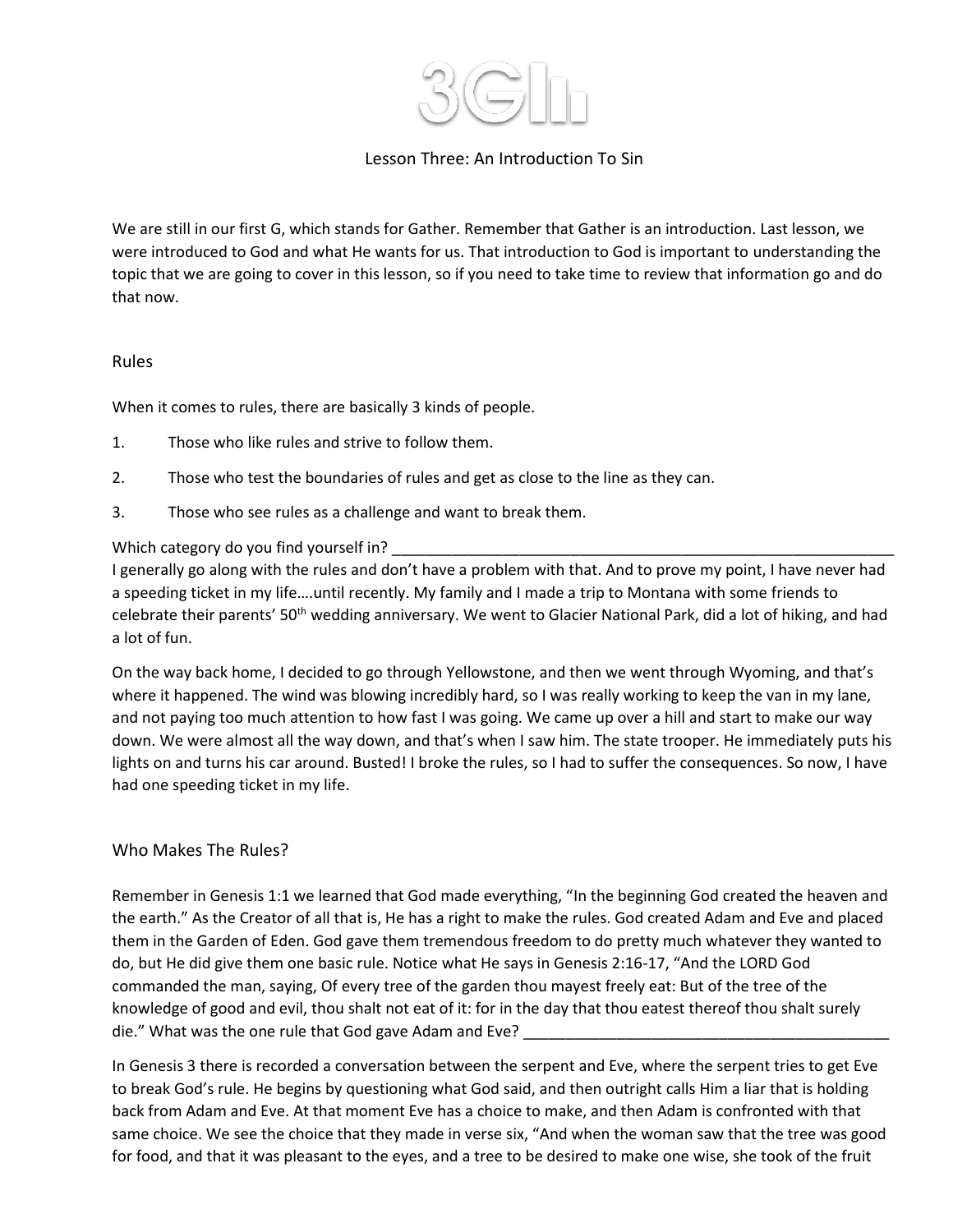thereof, and did eat, and gave also unto her husband with her; and he did eat." What is the choice that Adam and Eve made? \_\_\_\_\_\_\_\_\_\_\_\_\_\_\_\_\_\_\_\_\_\_\_\_\_\_\_\_\_\_\_\_\_\_\_\_\_\_\_\_\_\_\_\_\_\_\_\_\_\_\_\_\_\_\_\_\_\_\_\_\_\_\_\_\_\_\_\_\_\_\_\_\_\_\_\_\_\_\_

In Romans 5:12 Paul writes, "Wherefore, as by one man sin entered into the world, and death by sin; and so death passed upon all men, for that all have sinned:" Sin may not be a word that you are familiar with, so let me help explain it for you. Sin in its simplest context is breaking God's rules. We break God's rules when we don't do things that He tells us to do. So, if there are things that I know that God wants me to do, it is sin not to do it. What are some things that you know that God wants you to do?

We also break God's rules when we do things that God tells us not to do. For instance, when God told Adam not to eat the fruit and he did, that was sin. What are some things that you know that God wants you not to do?

\_\_\_\_\_\_\_\_\_\_\_\_\_\_\_\_\_\_\_\_\_\_\_\_\_\_\_\_\_\_\_\_\_\_\_\_\_\_\_\_\_\_\_\_\_\_\_\_\_\_\_\_\_\_\_\_\_\_\_\_\_\_\_\_\_\_\_\_\_\_\_\_\_\_\_\_\_\_\_\_\_\_\_\_\_\_\_\_\_\_\_ \_\_\_\_\_\_\_\_\_\_\_\_\_\_\_\_\_\_\_\_\_\_\_\_\_\_\_\_\_\_\_\_\_\_\_\_\_\_\_\_\_\_\_\_\_\_\_\_\_\_\_\_\_\_\_\_\_\_\_\_\_\_\_\_\_\_\_\_\_\_\_\_\_\_\_\_\_\_\_\_\_\_\_\_\_\_\_\_\_\_\_

\_\_\_\_\_\_\_\_\_\_\_\_\_\_\_\_\_\_\_\_\_\_\_\_\_\_\_\_\_\_\_\_\_\_\_\_\_\_\_\_\_\_\_\_\_\_\_\_\_\_\_\_\_\_\_\_\_\_\_\_\_\_\_\_\_\_\_\_\_\_\_\_\_\_\_\_\_\_\_\_\_\_\_\_\_\_\_\_\_\_\_

#### Who Makes The Repercussions?

Just as God has the right to make the rules, God has the right to make the repercussions as well. We may choose to break God's rules, but we do not get to choose the consequences of breaking those rules. Looking back at Genesis 2:16-17, we can see that God told Adam what the repercussion of eating the fruit would be. What did God say would happen if Adam ate the fruit? \_\_\_\_\_\_\_\_\_\_\_\_\_\_\_\_\_\_\_\_\_\_\_\_\_\_\_\_\_\_\_\_\_\_\_\_\_\_\_\_\_\_\_\_\_\_\_\_\_\_\_\_\_\_

The main repercussion for sin has never changed. It was restated in the New Testament in Paul's writings to the believers in Rome. He said in the first part of Romans 6:23, "For the wages of sin is death;". The payment/punishment is the same today as it was in Adam's day. What did Paul say was the payment earned for breaking God's rules?

The death being spoken of is what is called the second death in the book of Revelation. John writes in Revelation 20:11-15, "And I saw a great white throne, and him that sat on it, from whose face the earth and the heaven fled away; and there was found no place for them. And I saw the dead, small and great, stand before God; and the books were opened: and another book was opened, which is the book of life: and the dead were judged out of those things which were written in the books, according to their works. And the sea gave up the dead which were in it; and death and hell delivered up the dead which were in them: and they were judged every man according to their works. And death and hell were cast into the lake of fire. This is the second death. And whosoever was not found written in the book of life was cast into the lake of fire."

In Revelation 20, we see all those who have not trusted in Jesus for salvation standing before this great white throne. With these books, it is proven that they are guilty of breaking God's rules. Those who are found guilty here are cast into the lake of fire to pay for their sins. John calls this the second death. So just as God stated on a number of occasions, the penalty for sin is death. That is what anyone who sins deserves.

## But I'm A Good Person!

You may argue that you are a good person. "Yes, I might lie or get angry every once in a while, but I am generally good!" you say. But it isn't about how we evaluate ourselves. It only matters how God evaluates us. We can all easily find people who are not as "good" as we are. Spend more than two seconds online and you can do that! The problem is we are not judged based upon how we compare to others, but how we compare to a holy God.

Let's read Romans 3:10-12 and see what God has to say about how good we are, "As it is written, There is none righteous, no, not one: There is none that understandeth, there is none that seeketh after God. They are all